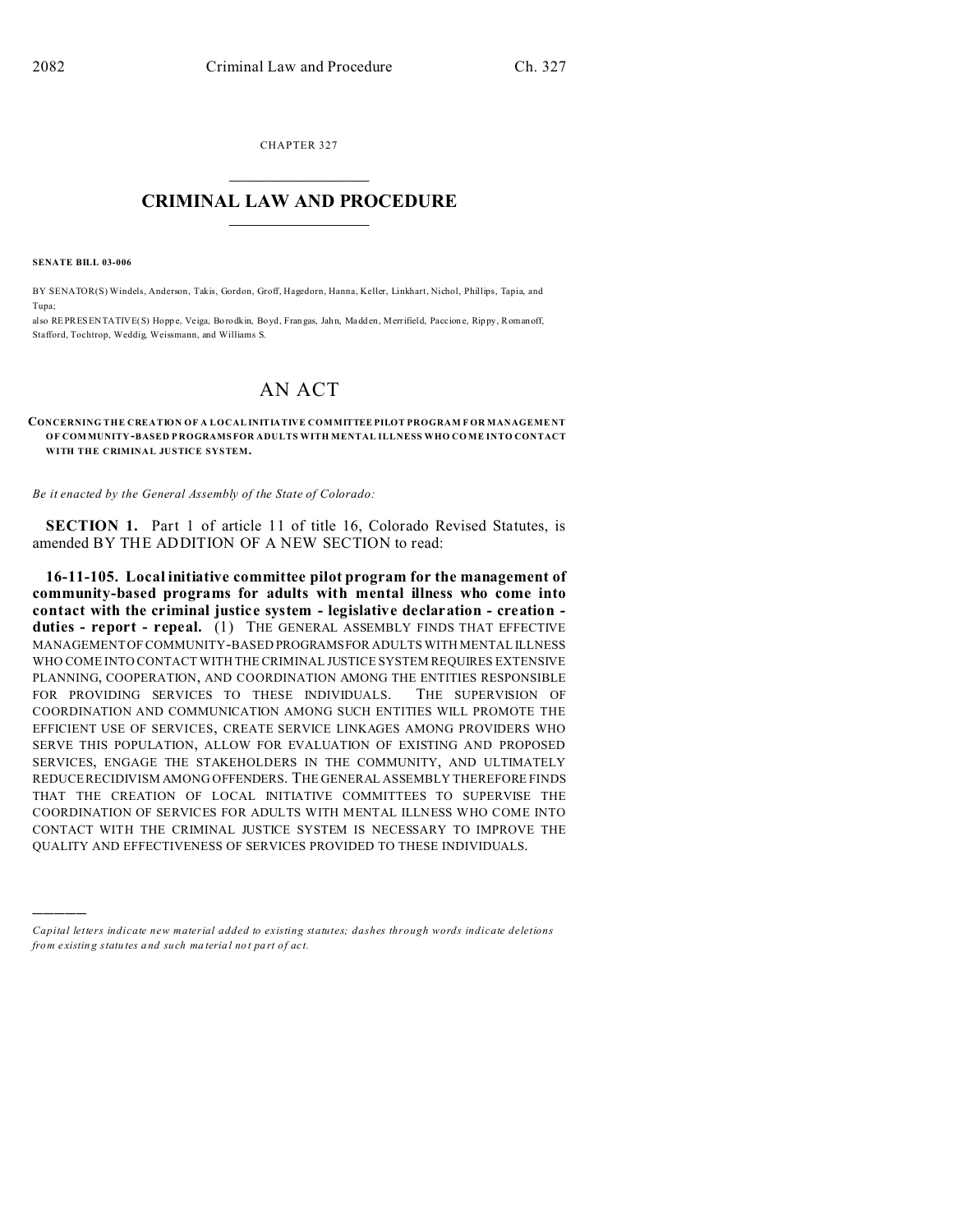(2) (a) THERE IS HEREBY CREATED A LOCAL INITIATIVE COMMITTEE PILOT PROGRAM FOR THE MANAGEMENT OF COMMUNITY-BASED PROGRAMS FOR ADULTS WITH MENTAL ILLNESS WHO COME INTO CONTACT WITH THE CRIMINAL JUSTICE SYSTEM.

(b) EFFECTIVE JANUARY 1, 2004, THE LOCAL INITIATIVE COMMITTEE PILOT PROGRAM SHALL BEGIN OPERATION IN THE SECOND JUDICIAL DISTRICT. THE CHIEF JUDGE OF THE SECOND JUDICIAL DISTRICT SHALL APPOINT THE MEMBERS OF THE LOCAL INITIATIVE COMMITTEE FOR THE SECOND JUDICIAL DISTRICT AS PROVIDED IN PARAGRAPH (e) OF THIS SUBSECTION (2).

(c) EFFECTIVE JANUARY 1, 2006, THE LOCAL INITIATIVE COMMITTEE PILOT PROGRAM SHALL BEGIN OPERATION IN THE FIRST JUDICIAL DISTRICT. THE CHIEF JUDGE OF THE FIRST JUDICIAL DISTRICT SHALL APPOINT THE MEMBERS OF THE LOCAL INITIATIVE COMMITTEE FOR THE FIRST JUDICIAL DISTRICT AS PROVIDED IN PARAGRAPH (e) OF THIS SUBSECTION (2).

(d) ON OR BEFORE JULY 1, 2006, THE LEGISLATIVE OVERSIGHT COMMITTEE FOR THE CONTINUING EXAMINATION OF THE TREATMENT OF PERSONS WITH MENTAL ILLNESS WHO ARE INVOLVED IN THE CRIMINAL JUSTICE SYSTEM SHALL SELECT AT LEAST ONE ADDITIONAL JUDICIAL DISTRICT IN WHICH THE LOCAL INITIATIVE COMMITTEE PILOT PROGRAM SHALL BEGIN OPERATION EFFECTIVE JANUARY 1, 2007. THE OVERSIGHT COMMITTEE SHALL BASE ITS SELECTION ON THE RECOMMENDATIONS OF THE TASK FORCE CREATED PURSUANT TO SECTION 18-1.7-104, C.R.S., AND AT LEAST ONE OF THE JUDICIAL DISTRICTS SELECTED SHALL NOT EXCEED ONE HUNDRED THOUSAND IN POPULATION. THE CHIEF JUDGE OF EACH OF THE SELECTED JUDICIAL DISTRICTS SHALL APPOINT THE MEMBERS OF THE LOCAL INITIATIVE COMMITTEE FOR THAT JUDICIAL DISTRICT AS PROVIDED IN PARAGRAPH (e) OF THIS SUBSECTION (2).

(e) THE CHIEF JUDGE OF EACH JUDICIAL DISTRICT PARTICIPATING IN THE LOCAL INITIATIVE COMMITTEE PILOT PROGRAM SHALL APPOINT THE MEMBERS OF THE LOCAL INITIATIVE COMMITTEE IN HIS OR HER RESPECTIVE JUDICIAL DISTRICT IN CONSIDERATION OF THE RECOMMENDATIONS FROM THE DIRECTOR OF THE DIVISION OF MENTAL HEALTH SERVICES IN THE DEPARTMENT OF HUMAN SERVICES, THE DIRECTOR OF THE DIVISION OF PROBATION SERVICES IN THE JUDICIAL DEPARTMENT, AND THE DIRECTOR OF THE DIVISION OF CRIMINAL JUSTICE IN THE DEPARTMENT OF PUBLIC SAFETY. EACH LOCAL INITIATIVE COMMITTEE, TO THE EXTENT PRACTICABLE, SHALL INCLUDE, BUT NEED NOT BE LIMITED TO, THE DIRECTOR OF THE DIVISION OF CRIMINAL JUSTICE IN THE DEPARTMENT OF PUBLIC SAFETY OR HIS OR HER DESIGNEE, THE DIRECTOR OF THE DIVISION OF MENTAL HEALTH SERVICES IN THE DEPARTMENT OF HUMAN SERVICES OR HIS OR HER DESIGNEE, THE DIRECTOR OF THE DIVISION OF PROBATION SERVICES IN THE JUDICIAL DEPARTMENT OR HIS OR HER DESIGNEE, THE DIRECTOR OF THE DIVISION OF PAROLE AND COMMUNITY CORRECTIONS IN THE DEPARTMENT OF CORRECTIONS OR HIS OR HER DESIGNEE, A REPRESENTATIVE OF THE MUNICIPALITIES LOCATED WITHIN THE JUDICIAL DISTRICT, A REPRESENTATIVE OF THE DEPARTMENT OF HUMAN SERVICES WITH EXPERTISE IN SUBSTANCE ABUSE TREATMENT, THE CHIEF PROBATION OFFICER IN THE JUDICIAL DISTRICT OR HIS OR HER DESIGNEE, AND A REPRESENTATIVE FROM EACH OF THE FOLLOWING ORGANIZATIONS LOCATED WITHIN THE JUDICIAL DISTRICT:

(I) A COUNTY DEPARTMENT OF SOCIAL SERVICES;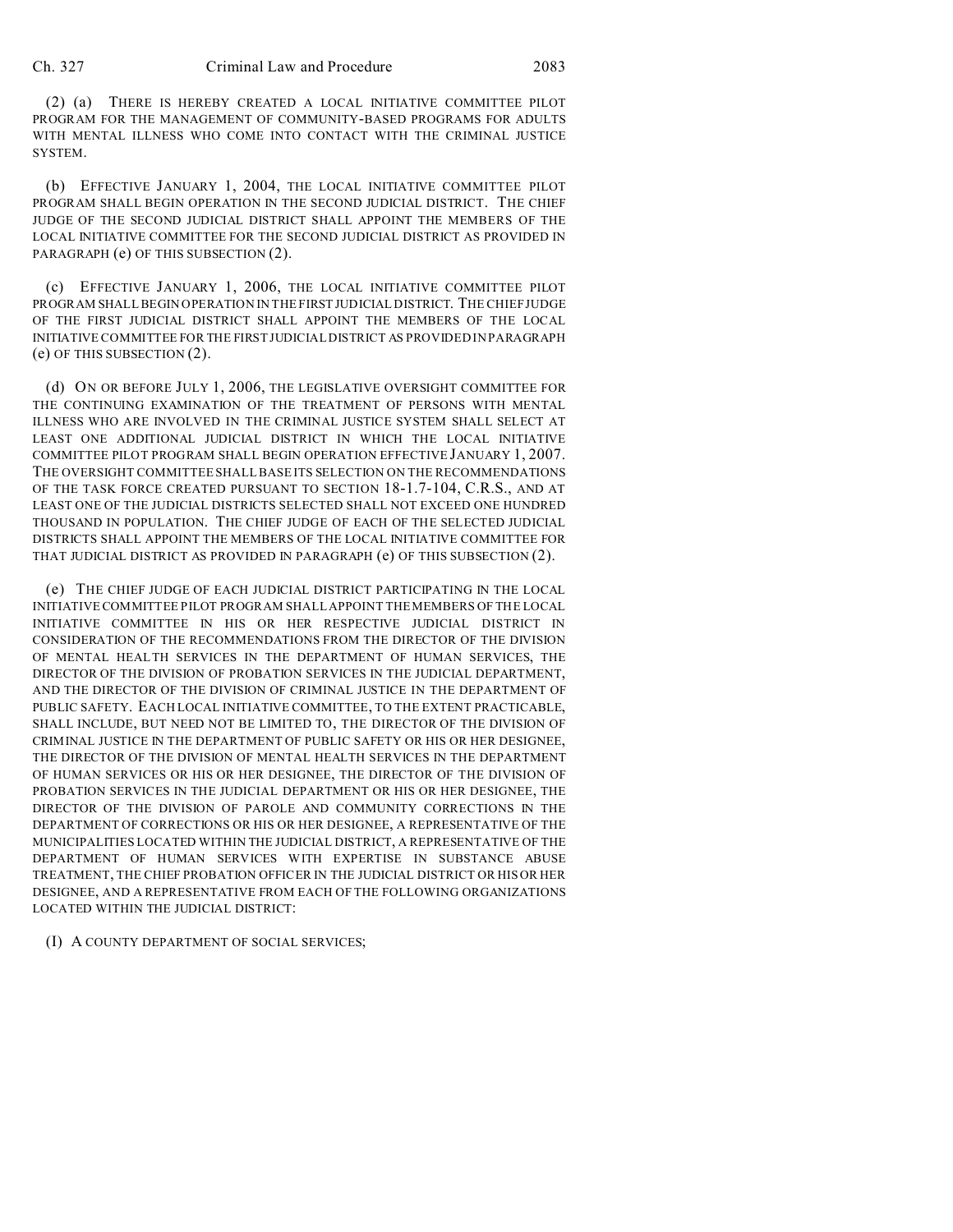(II) A COUNTY SHERIFF'S OFFICE;

(III) A LOCAL PROBATION OFFICE;

(IV) A LOCAL OFFICE OF STATE PAROLE;

(V) A LOCAL COMMUNITY CORRECTIONS BOARD;

(VI) THE DISTRICT ATTORNEY'S OFFICE;

(VII) THE PUBLIC DEFENDER'S OFFICE; AND

(VIII) A LOCAL COMMUNITY MENTAL HEALTH OFFICE.

(3) (a) UNDER THE LEADERSHIP OF THE DIRECTOR OF THE DIVISION OF MENTAL HEALTH SERVICES IN THE DEPARTMENT OF HUMAN SERVICES, THE DIRECTOR OF THE DIVISION OF PROBATION SERVICES IN THE JUDICIAL DEPARTMENT, AND THE DIRECTOR OF THE DIVISION OF CRIMINAL JUSTICE IN THE DEPARTMENT OF PUBLIC SAFETY, EACH LOCAL INITIATIVE COMMITTEE SHALL MEET AT LEAST THREE TIMES EACH YEAR TO SUPERVISE AND SHARE INFORMATION CONCERNING THE COORDINATION OF SERVICES FOR ADULTS WITH MENTAL ILLNESS WHO COME INTO CONTACT WITH THE CRIMINAL JUSTICE SYSTEM. IN ADDITION, EACH LOCAL INITIATIVE COMMITTEE SHALL DEVELOP AND IMPLEMENT A PLAN FOR THE PROVISION AND COORDINATION OF SUCH SERVICES WITHIN THE JUDICIAL DISTRICT. AT A MINIMUM, EACH PLAN SHALL ADDRESS THE EFFICIENT USE OF SERVICES IN TREATMENT OF ADULTS WITH MENTAL ILLNESS WHO COME INTO CONTACT WITH THE CRIMINAL JUSTICE SYSTEM, THE CREATION OF SERVICE LINKAGES AMONG PROVIDERS WHO SERVE THESE ADULTS, THE ENGAGEMENT OF STAKEHOLDERS IN THE COMMUNITY, AND A METHOD FOR EVALUATING THE PLAN. EACH LOCAL INITIATIVE COMMITTEE SHALL REVIEW AND REVISE THE PLAN AS NECESSARY.

(b) MEMBERS OF THE LOCAL INITIATIVE COMMITTEE SHALL SERVE WITHOUT COMPENSATION.

(4) THE DIRECTOR OF THE DIVISION OF CRIMINAL JUSTICE IN THE DEPARTMENT OF PUBLIC SAFETY, THE DIRECTOR OF THE DIVISION OF PROBATION SERVICES IN THE JUDICIAL DEPARTMENT, AND THE DIRECTOR OF THE DIVISION OF MENTAL HEALTH SERVICES IN THE DEPARTMENT OF HUMAN SERVICES SHALL SUBMIT A COPY OF EACH LOCAL INITIATIVE COMMITTEE PLAN ADOPTED PURSUANT TO SUBSECTION (3) OF THIS SECTION TO THE JUDICIARY COMMITTEE OF THE SENATE AND THE JUDICIARY COMMITTEE OF THE HOUSE OF REPRESENTATIVES. IN ADDITION, ON OR BEFORE JULY 1, 2007, THE DIRECTOR OF THE DIVISION OF CRIMINAL JUSTICE IN THE DEPARTMENT OF PUBLIC SAFETY, THE DIRECTOR OF THE DIVISION OF PROBATION SERVICES IN THE JUDICIAL DEPARTMENT, AND THE DIRECTOR OF THE DIVISION OF MENTAL HEALTH SERVICES IN THE DEPARTMENT OF HUMAN SERVICES SHALL SUBMIT A WRITTEN REPORT EVALUATING EACH LOCAL INITIATIVE COMMITTEE'S PROVISION AND COORDINATION OF SERVICES FOR ADULTS WITH MENTAL ILLNESS WHO COME INTO CONTACT WITH THE CRIMINAL JUSTICE SYSTEM TO THE JUDICIARY COMMITTEE OF THE SENATE AND THE JUDICIARY COMMITTEE OF THE HOUSE OF REPRESENTATIVES. SAID COMMITTEES SHALL REVIEW THE REPORT AND MAY RECOMMEND LEGISLATION TO CONTINUE OR EXPAND THE LOCAL INITIATIVE COMMITTEE PILOT PROGRAM.